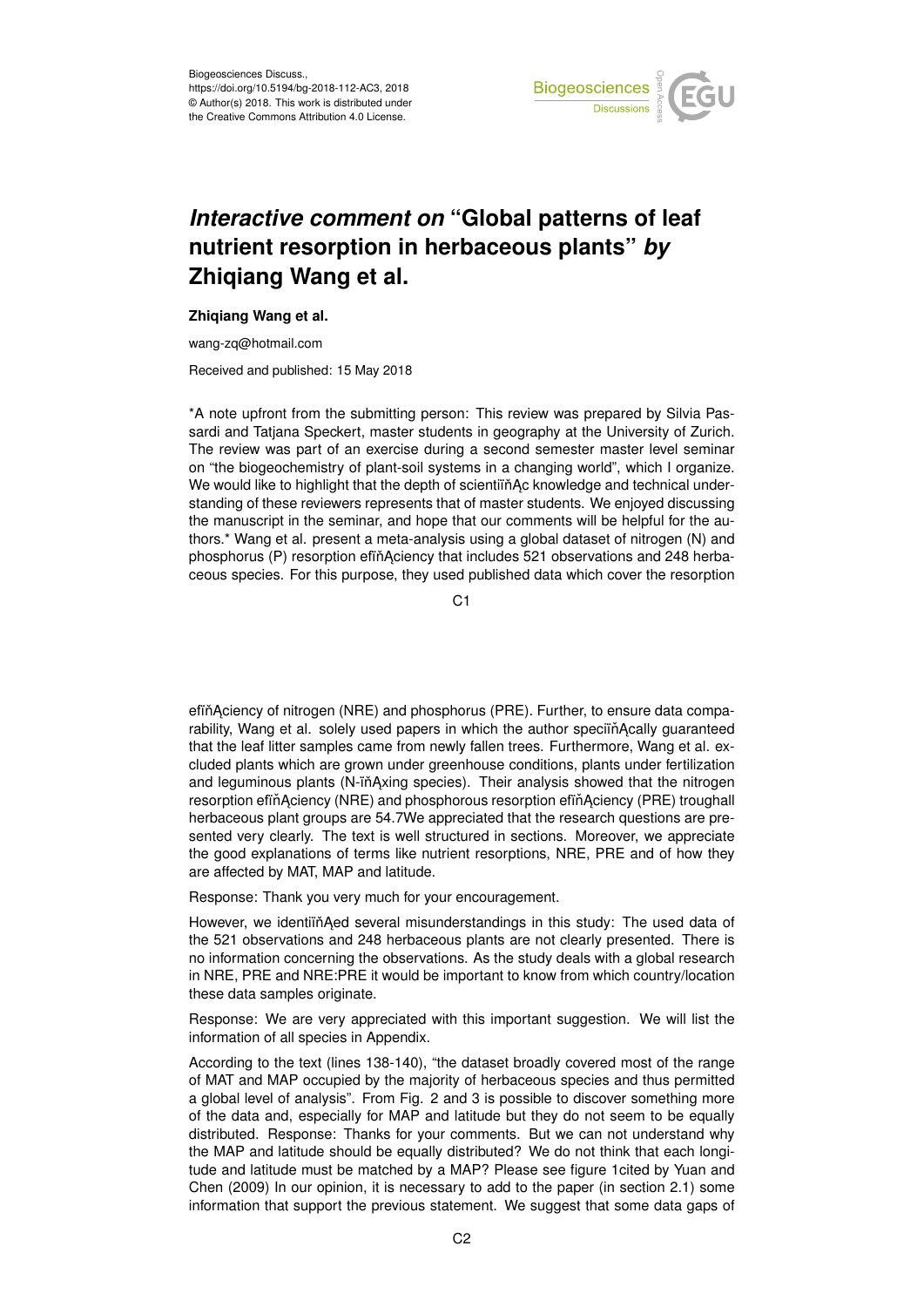Fig. 2 and 3 exist due to their location (desert). However, it would be helpful to add some information about the data gaps and the distribution of the data in the caption.

Response: As mentioned above, different locations may be matched with same MAP.

Further, there is no clear documentation of the number of observation for graminoids vs. forbs and monocots vs. eudicots (ïňAg.1).

Response: Thanks for your comment. But we have list the numbers of observation in figure 1. Please check the number in bar.

Also, we do not clearly understand, why the data of the monocots are biased and those of the graminoids are not (line 200). We do not understand why the authors not considered the opportunity that the higher values of NRE and PRE could also be achieved due to the phylogeny (monocots/eudiocots).

Response: Thanks for your comment. In our dataset, Monocots plants contain all graminoids. Thus, further studies need to collect more monocots plants which are not graminoids. In addition, in this study, we merely focused on comparing the differences of NRE and PRE in different plant groups, and the global trends in herbaceous species.

If one half of all the monocots in the data set are graminoids, probably a signiin Acant part of all the graminoids are monocots, and thus the difference in the results could be caused by the phylogeny (and not necessarily by the functional type. Additional information concerning the exact amount of graminoids that are monocots too (intersection between those functional groups) would be helpful to understand the bias.

Response: Thanks for your comment. The same as above,

In the discussion part, the results of the meta-analysis are often compared with studies that focus only on regional scaled observations. We do not clearly understand why the global data set is compared with data of regional observation (e.g. the study of Sun et al., 2015, who focused solely on different regions in China), as that could lead to incorrect conclusions. Additionally, sometimes we do not know where the compared

 $C<sub>3</sub>$ 

data originated. Thus, it would be preferable to compare the results with other recent studies that cover global scale observations. And to clearly document, to write where all the compared data originate. Additionally, we found several inconsistencies with other studies which cover solely one plant community or short-term temperature and precipitation manipulation.

Response: Thanks for your comments. For one thing, previous studies, which focused on local and regional are also showing the relationships between NRE and PRE and Latitude, MAT, and MAP. We need to compare the differences of these relationships with our findings. For another thing, due to sorely lack of the global scale observations, We have to comparing the results with Yuan and Chen (2009) who conducted the metaanalysis on a global data set based on woody plants and Vergutz et al. (2012) who reveal the relationships between nutrients resorption efficiency with climate factors.

We do not understand how the authors extracted the value in percent from table 1 and table 2 (lines 164-169). Another row in the table for the values in percent, or an additional table would be useful to understand the origin of these percentages. The used tables should be uniform. For instance, table 1 and table 2 are similar. Table 3 differs in the positioning of the different traits and variables. In addition, the reason for combining or discarding variables should be explained in the caption. For instance, in table 1 and 2 the variable latitude is present but not in table 3.

Response: Thanks for your comments. Follow your suggestions, we added the AI (Aridity index), PET (Potential evapotranspiration), and Soil N and P, and have reanalyze the data using partial general linear models (GLM) and stepwise multiple regression (SMR) (also see figure 2 and Table 1).

Furthermore, it is not clear why in Table 3 the variable MAT is combined twice with MAP but shows different values for NRE, PRE and NRE:PRE. Our suggestion is to generate two different tables for each model clarifying that two general linear models were used. This should be better explained and also included in the caption.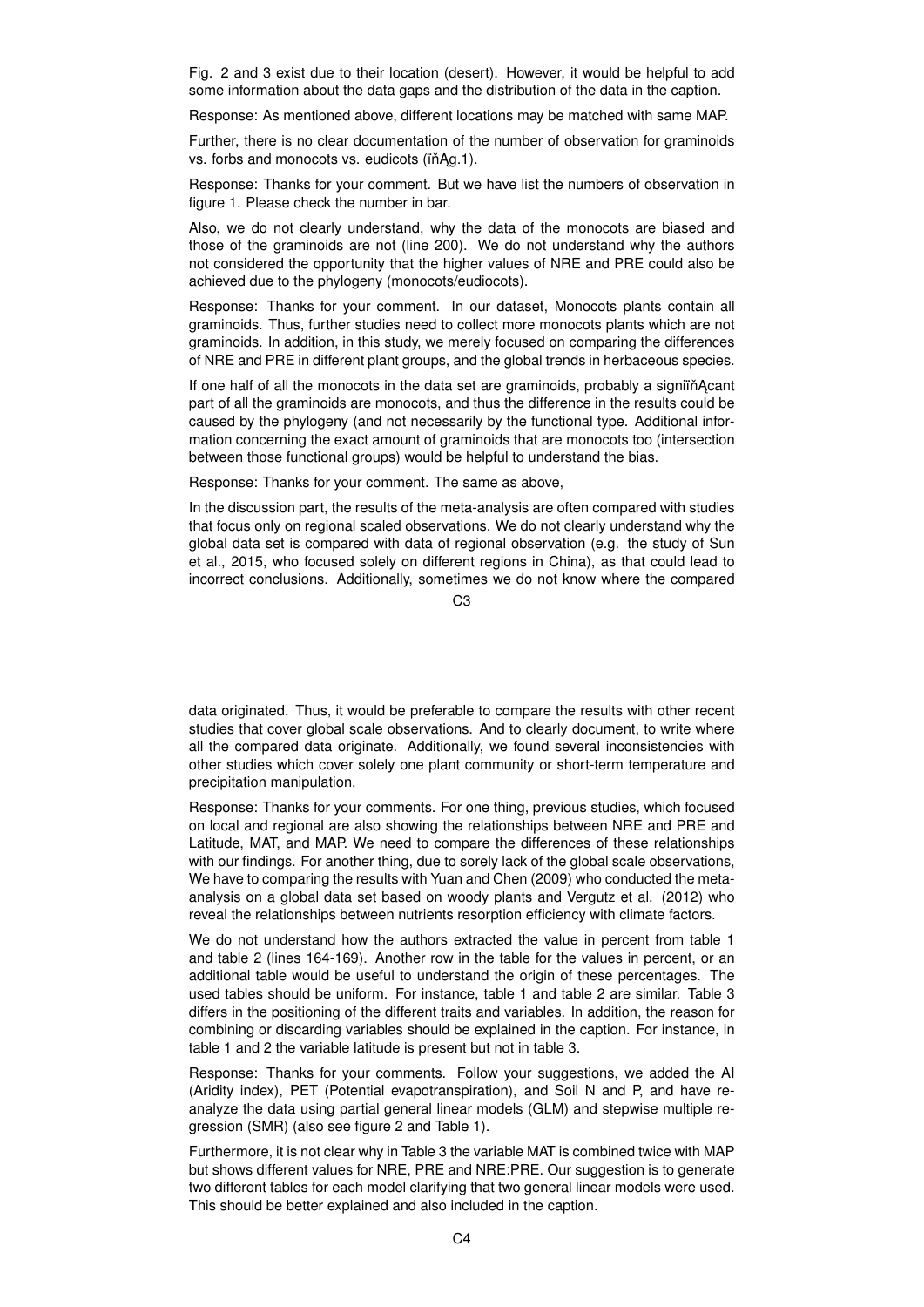Response: Thanks for your comments. Our data were divided by two groups (graminoid vs forb, monocot vs eudicot). Table 3 showed the results of different groups (FG and ME) respectively

The sentence (lines 75 - 79) is not clear: do changes in the precipitation and temperature have an impact on soil nutrient availability, plant nutrient status and on nutrient element cycling in those regions where plant growth and development tend to be limited by nutrient availability? Or do changes in the precipitation and temperature have an impact on soil nutrient availability and on plant nutrient status also where plant growth and development do not tend to be limited by nutrient availability?

Response: Thanks for your comments. We will correct the writing.

In our opinion, it could be interesting and coherent to add in the discussion or in the conclusion section a paragraph about the relevance and the consequences of the inAndings, for example in relation to the climate changes. Finally, there are several grammar mistakes which should be revised.

Response: Thanks for your comments. We will revise the manuscript, and polish the English writing.







Interactive comment on Biogeosciences Discuss., https://doi.org/10.5194/bg-2018-112, 2018.